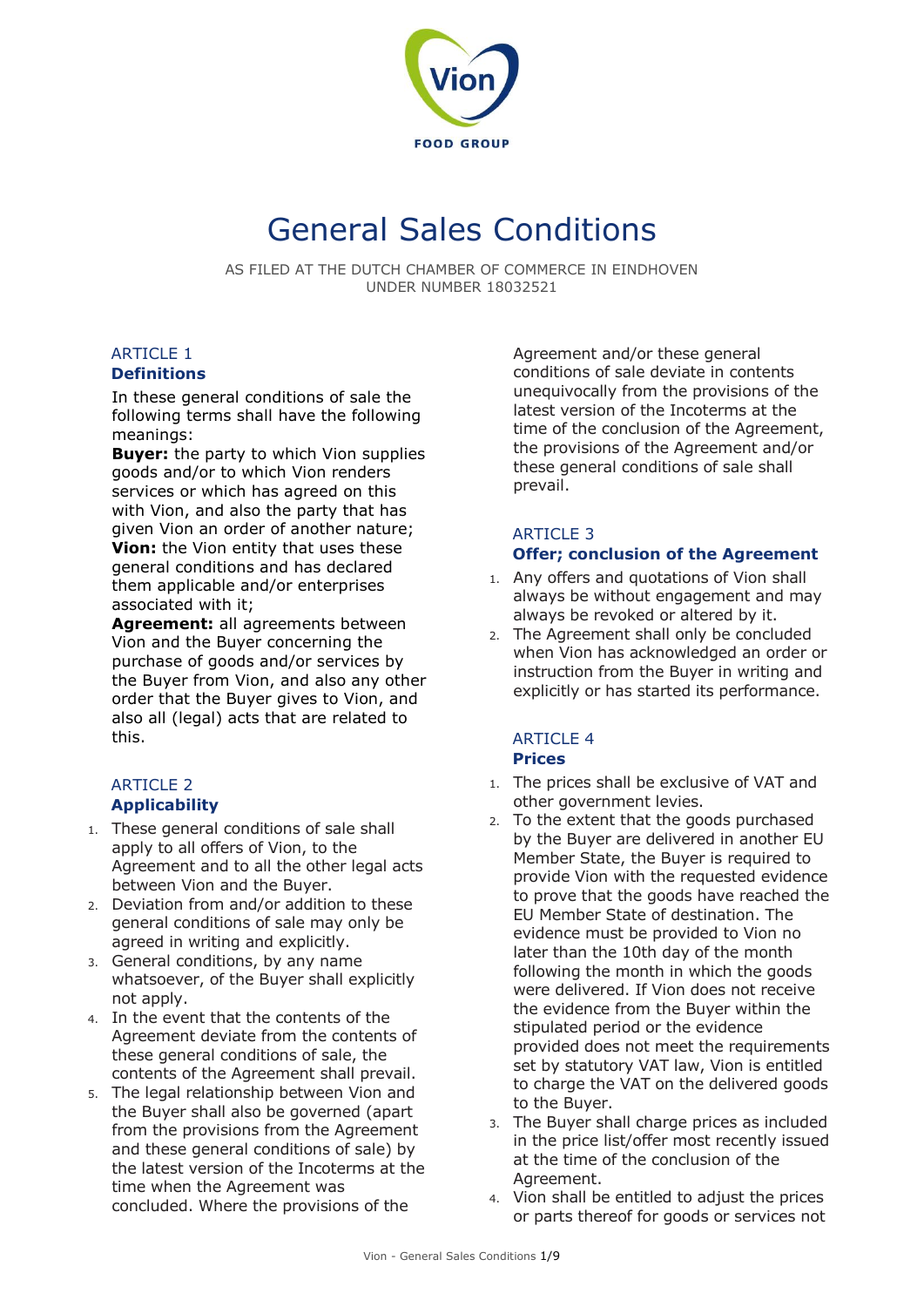

yet delivered and/or paid to possible changes in price-determining factors such as raw material prices, wages, currency exchange rates, if after the conclusion of the Agreement three months have passed. Any rise in VAT or other government levy may always be passed on.

- 5. The prices shall be "ex works" as referred to in the Incoterms 2020 or at any rate the latest version of the Incoterms at the time of the conclusion of the Agreement.
- 6. The prices of Vion shall be indicated in euros. The foreign exchange risk shall be for account of the Buyer.
- 7. If the price has been determined in another currency than euros, the amount in euros corresponding with this price at the time of payment shall not be lower than the price would have been in euros at the time of the conclusion of the Agreement.

## ARTICLE 5 **Payment; security**

- 1. Unless expressly agreed otherwise in writing or otherwise determined by the court, all Vion's invoices must have been paid at the latest within seven (7) days after the invoice date, without any discount or set-off, which period shall be a final deadline. In the event of late payment the Buyer shall be in default by operation of law, from which time all Vion's outstanding claims on the Buyer shall be immediately payable.
- 2. Vion shall always be entitled to desire whole or partial payment in advance for every delivery or partial delivery.
- 3. If with regard to certain goods delivered or to be delivered or services performed or to be performed payment of the principal amount or part thereof in instalments is permitted by Vion, the turnover tax on the total amount of the payment shall be payable simultaneously with the first instalment, unless otherwise agreed in writing.
- 4. Vion shall be entitled to charge statutory commercial interest (as referred to in Section 6:119a of the Dutch Civil Code), in the event that the Buyer has not paid (fully) within seven (7) days after the

invoice date.

- 5. The Buyer shall be obliged to pay all (extra)judicial expenses that Vion has had to make in connection with the fact that the Buyer has failed to fulfil its obligations in time and properly. The extrajudicial expenses concern an amount that is equal to 10% on the principal amount to be claimed or on the value of the performance otherwise to be claimed from the Buyer.
- 6. On Vion's demand the Buyer shall provide, whether or not supplementary, security for the Buyer's payment of the considerations due to Vion, for instance in the form of a bank guarantee. If Vion has good grounds for fearing that the Buyer will not be able to fulfil its financial obligations and the Buyer refuses to provide (supplementary) security, Vion shall be entitled to suspend the performance of the order, this subject to its statutory rights of suspension.
- 7. Vion shall be entitled to add up all payable claims to the Buyer by Vion and/or enterprises associated with it and set them off against claim(s) payable by the Buyer to Vion and/or enterprises associated with it.
- 8. With regard to goods delivered or services rendered by Vion the Buyer shall not be entitled to suspend its obligations(s) of payment.
- 9. The Buyer shall not be entitled to set off its debt to Vion with a counterclaim on Vion.
- 10. In the event of payment by means of bills of exchange and cheques, the charges for the bills of exchange and cheques shall be for account of the Buyer. The same shall apply to cash on delivery charges.
- 11. In consultation with the Buyer Vion can decide to make invoices (only) available electronically. If Vion thus decides to make invoices (only) available electronically, the Buyer shall cooperate in making its realization possible, and any expenses on the part of the Buyer in connection with this form of invoicing shall be at the Buyer's own expense and risk.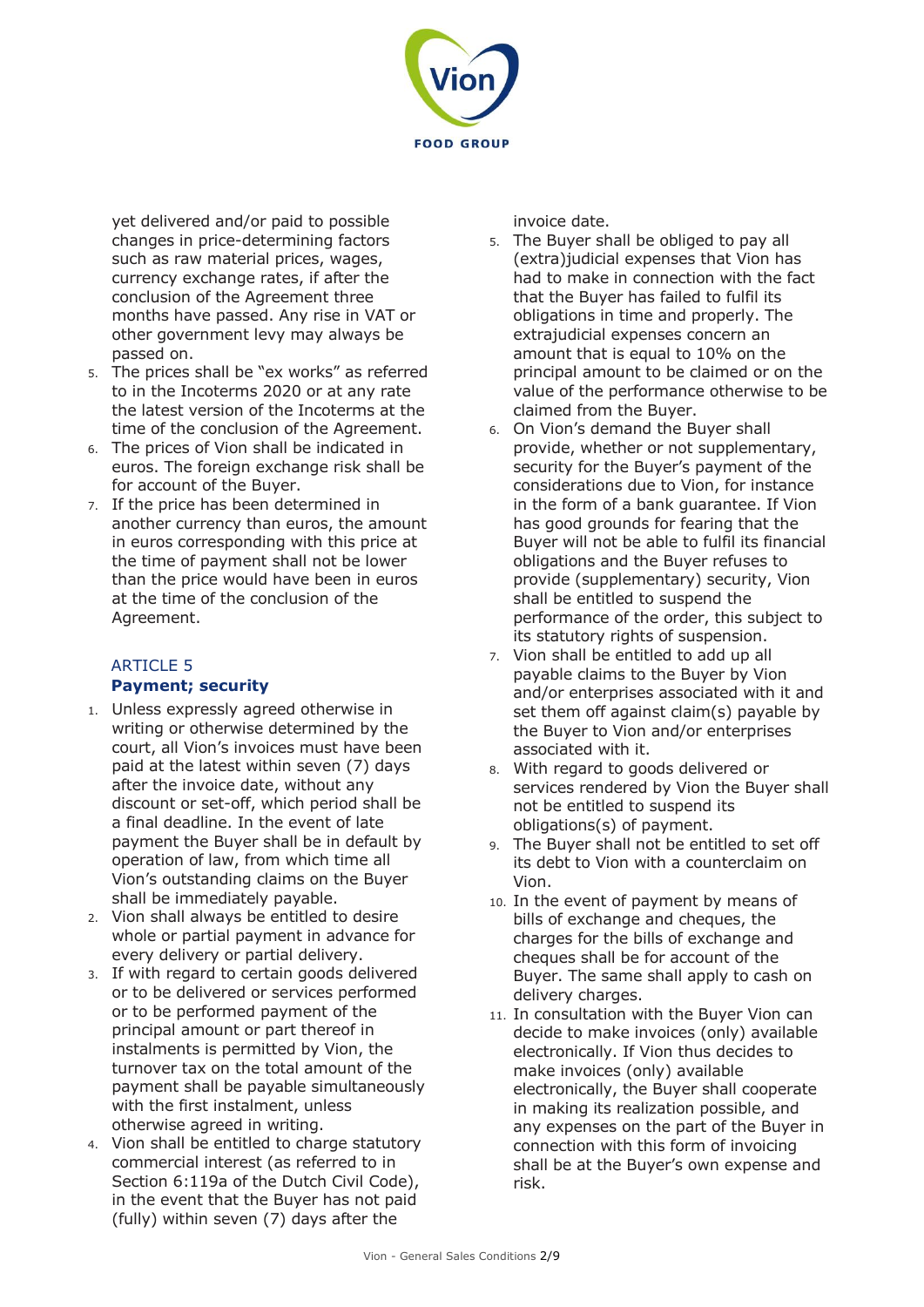

## ARTICLE 6 **Delivery: risk transfer**

- 1. Vion shall be entitled to make partial deliveries and in conjunction with this to send partial invoices.
- 2. Vion shall be entitled to deliver 10% more or less than the agreed quantity.
- 3. The agreed or stated delivery periods can never be regarded as final deadlines,. A mere transgression of the delivery period therefore shall not constitute default on the part of Vion and consequently cannot result in any liability for compensation on the part of Vion. The Agreement cannot be dissolved on account of transgression of the delivery period, unless Vion does not deliver within a reasonable period after the end of the delivery period notified in writing by the Buyer. A reasonable period as referred to in the previous sentence amounts to at least two weeks.
- 4. Vion shall deliver the goods "ex works" as referred to in the Incoterms 2020 or at any rate the latest version of the Incoterms at the time of the conclusion of the Agreement.
- 5. The time of delivery shall in all cases be the time that the goods are made available for transport for the benefit of the Buyer. The goods shall in all cases be dispatched and transported at the expense and risk of the Buyer only.
- 6. Regardless of the agreed Incoterms the risk of damage to or loss of the goods to be transported or transported or other things than the goods to be transported or transported shall lie with the Buyer during loading and/or unloading. Transport insurance shall only be provided at the explicit request of the Buyer; all the costs involved in this shall be charged to the Buyer.
- 7. The Buyer shall be subject to a purchase commitment.
- 8. Risk transfer shall be effected at the time that Vion offers the goods for delivery in accordance with the Agreement, also if the Buyer does not take delivery of them for any reason whatsoever.
- 9. If for any reason whatsoever the Buyer does not take delivery (in time) of the goods that are offered in accordance with

the Agreement, all the costs incurred in vain by Vion in connection with the offering and any further costs of transport, safekeeping and storage shall be for account of the Buyer. In that case Vion shall also be entitled to sell the goods to third parties after three days have passed after the offering to the Buyer. In the last-mentioned case the proceeds of the goods shall replace those goods at no more than the agreed price, on the understanding that Vion shall be entitled to deduct all the expenses and damage incurred by it from these proceeds respectively to settle with these proceeds, without prejudice to Vion's right to hold the Buyer otherwise responsible for all the costs and damage and everything without prejudice to all other rights to which Vion is entitled in respect of the Buyer in that case.

- 10. If in the event of an agreed delivery of fungibles these are not taken delivery of by the Buyer after the end of a delivery period, Vion shall be entitled to designate the goods intended for delivery, in which case Vion, after notification to the Buyer, shall only be obliged to deliver these goods, without prejudice to Vion's power to deliver other goods that comply with the Agreement.
- 11. Return consignments shall only be accepted after prior written permission by Vion and are regardless of the agreed Incoterms at the expense and risk of the Buyer. The acceptance of any return consignments does not constitute approval by Vion.

## ARTICLE 7 **Quality**

- 1. The goods delivered by Vion shall be considered sound, if they meet the Dutch statutory veterinary quality requirements that are applicable on-site of Vion's business location at the time of the conclusion of the Agreement, and also otherwise meet the explicitly agreed specifications between Vion and the Buyer.
- 2. The goods delivered by Vion are expected not to be packed or labelled for the end user in accordance with the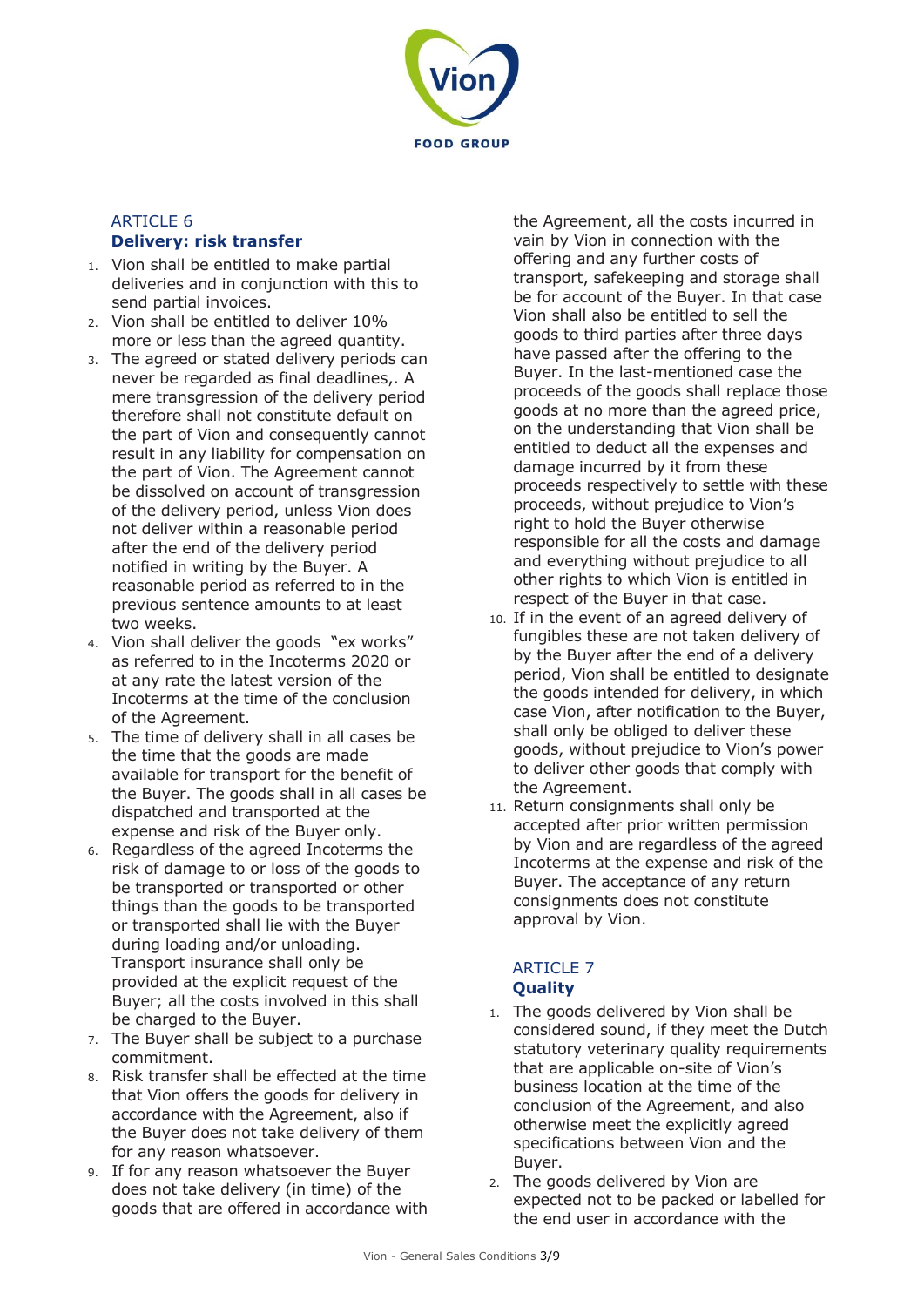

applicable labelling laws or regulations in the broadest sense of the word.

3. Loss of weight due to cooling or freezing shall not be regarded as a shortcoming. If the Buyer himself collects the goods to be delivered at Vion, Vion shall give the Buyer, if required, the opportunity to weigh the goods at Vion or to have them weighed in its presence. Complaints about loss of weight shall only be handled by Vion in so far as a weighing has been effected under the supervision of Vion.

## ARTICLE 8 **Retention of title**

- 1. All the goods delivered by Vion shall remain its property until the Buyer has fully paid all the amounts due to Vion on account of the Agreement, and also on account of any breach of the Agreement, including any interest and costs.
- 2. In deviation from the matters provided above in Article 8(1), the Buyer shall be entitled to alienate and deliver the goods delivered under retention of title in the ordinary pursuit of his business.
- 3. Where applicable, the Buyer shall inform third parties about Vion's retention of title.
- 4. The Buyer shall be obliged to keep the goods delivered under retention of title with due care and as recognizable property of Vion.
- 5. The Buyer shall be obliged to insure the goods sufficiently against fire, explosion and water damage and also against theft for the duration of the retention of title and to make the policies of this insurance available for inspection to Vion on demand.
- 6. In the event of any overdue payment by the Buyer, Vion shall be entitled to take back the goods belonging to it on its own authority at the expense of the Buyer, regardless of where they are located. The Buyer shall be obliged to provide all cooperation for this purpose.
- 7. If the Buyer fails to meet his obligations in respect of Vion or Vion has good cause to fear that the Buyer will fail to meet his obligations, Vion shall be entitled to take back the goods delivered under retention

of title. The Buyer shall be obliged to provide all cooperation for this purpose. After the goods are taken back, the Buyer shall be credited for the market value, which shall at any rate not be higher than the original purchase price, reduced by the expenses incurred in the taking back of the goods and without prejudice to all the other rights to which the supplier is entitled in that case, including the right of set-off with any damage suffered by the supplier. Possible costs that the Buyer has incurred in connection with the goods that were delivered by Vion under retention of title and which are taken back by Vion shall be at the expense and risk of the Buyer and (therefore) cannot be passed to Vion.

## ARTICLE 9

#### **Retention of title in Germany (Eigentumsvorbehalten in Deutschland)**

1. In deviation from the provisions in the previous article the following applies in connection with the goods delivered by Vion to Buyers established in Germany: Abweichend von den Vorgaben im vorstehenden Artikel gilt im Zusammenhang mit den von der Vion an Abnehmer mit Sitz in Deutschland gelieferten Waren Folgendes: Das Eigentum an den gelieferten Waren bleibt zur Sicherung aller Ansprüche vorbehalten, die dem Lieferanten aus der gegenwärtigen und künftigen Geschäftsverbindung bis zum Ausgleich aller Salden gegen den Abnehmer zustehen.

Das Eigentumsrecht des Lieferanten erstreckt sich auch auf die durch Verarbeitung der Vorbehaltsware entstehende Neuware. Der Abnehmer stellt die neue Ware unter Ausschluss des eigenen Eigentumserwerbs für den Lieferanten her und verwahrt sie für ihn. Hieraus erwachsen ihm keine Ansprüche gegen den Lieferanten.

Bei einer Verarbeitung der Vorbehaltsware des Lieferanten mit Waren anderer Lieferanten, deren Eigentumsrechte sich ebenfalls an der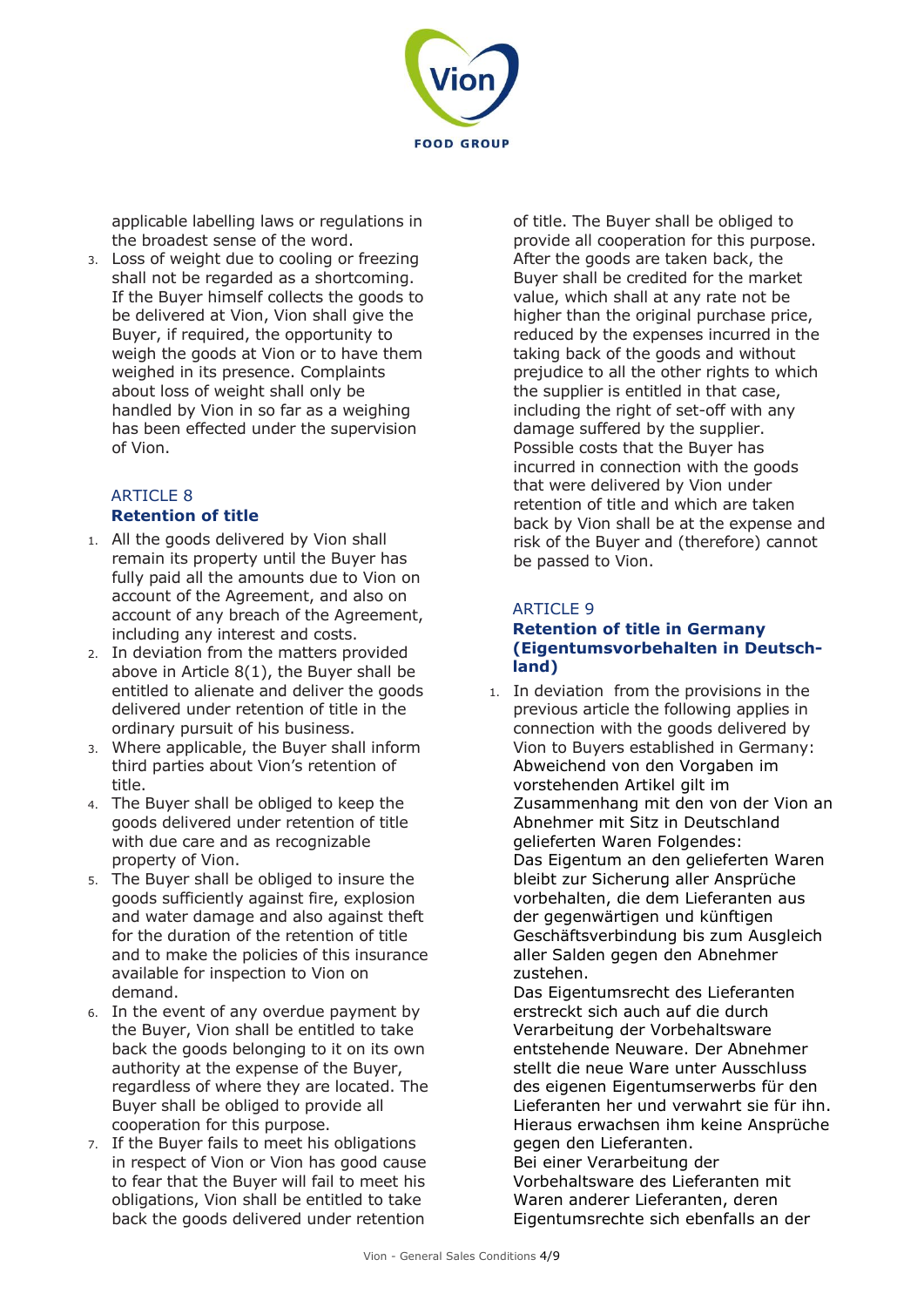

neuen Ware fortsetzen, erwirbt der Lieferant zusammen mit diesen anderen Lieferanten – unter Ausschluss eines Miteigentumserwerbs des Abnehmers – das Miteigentum an der neuen Ware zu deren vollem Wert (einschließlich der Wertschöpfung) wie folgt:

- a. Der Miteigentumsanteil des Lieferanten entspricht dem Verhältnis des Rechnungswertes der Vorbehaltsware des Lieferanten zum Gesamtrechnungswert aller mitverarbeiteten Vorbehaltswaren.
- b. Verbleibt ein von

Miteigentumsvorbehalten zunächst nicht erfasster Restanteil, weil andere Lieferanten den Eigentumsvorbehalt nicht auf die Wertschöpfung durch den Abnehmer erstreckt haben, so erhöht sich der Miteigentumsanteil des Lieferanten um diesen Restanteil. Haben jedoch andere Lieferanten ihren Eigentumsvorbehalt ebenfalls auf diesen Restanteil ausgedehnt, so steht dem Lieferanten nur der Anteil zu, der sich aus dem Verhältnis des Rechnungswertes der Vorbehaltsware des Lieferanten zu den Rechnungswerten der mitverarbeiteten Waren dieser anderen

Lieferanten ergibt.

Der Abnehmer tritt bereits jetzt seine Forderungen aus der Veräußerung von Vorbehaltsware aus den gegenwärtigen und künftigen Warenlieferungen des Lieferanten zusammen mit sämtlichen Nebenrechten im Umfang des Eigentumsanteils des Lieferanten zur Sicherung an den Lieferanten ab. Bei Verarbeitung im Rahmen eines Werkvertrags wird die Werklohnforderung in Höhe des anteiligen Betrags der Rechnung des Lieferanten für die mitverarbeitete Vorbehaltsware schon jetzt an den Lieferanten abgetreten.

c. Solange der Abnehmer seinen Verpflichtungen im Zusammenhang mit der Geschäftsverbindung mit dem Lieferanten ordnungsgemäß nachkommt, darf er über die in Eigentum des Lieferanten befindliche Ware im ordentlichen Geschäftsgang verfügen und die an ihn abgetretenen Forderungen des

Lieferanten selbst einziehen. Bei Zahlungsverzug oder begründetem Zweifel an der Zahlungsfähigkeit oder Kreditwürdigkeit des Abnehmers ist der Lieferant berechtigt, die abgetretenen Forderungen einzuziehen und die Vorbehaltsware zurückzunehmen; jedoch liegt ein Rücktritt vom Vertrag nur dann vor, wenn der Lieferant dies ausdrücklich schriftlich erklärt.

Übersteigt der Wert der eingeräumten Sicherheiten die Forderungen des Lieferanten um mehr als 10 Prozent, so gibt der Lieferant auf Verlangen des Abnehmers insoweit Sicherheiten nach seiner Wahl frei. Scheck-/Wechsel-Zahlungen gelten erst

nach Einlösung der Wechsel durch den Abnehmer als getätigt.

#### ARTICLE 10 **Complaints**

- 1. The Buyer must inspect the goods delivered for completeness and soundness as soon as possible after delivery.
- 2. Any complaints of the Buyer about an incorrect or incomplete execution of an order must be submitted in writing to Vion at the latest on the day following the day on which the goods (should) have been delivered or the services (should) have been performed, everything at the risk of forfeiting any rights relating to a shortcoming. In the event of hidden defects or frozen meat any complaints in this respect must be reported in writing at the latest on the day following the day on which the defect has been discovered or could have been discovered, but at the latest within two (2) weeks after delivery, which period shall be regarded as expiry period.
- 3. A notification by telephone shall never be regarded as a complaint. A (written) notification to agents, intermediaries, brokers or traders of Vion shall not be regarded as a complaint either.
- 4. The complaint must give a clear and accurate description of the shortcoming stated by the Buyer. The submission of a complaint does not release the Buyer from his payment obligation.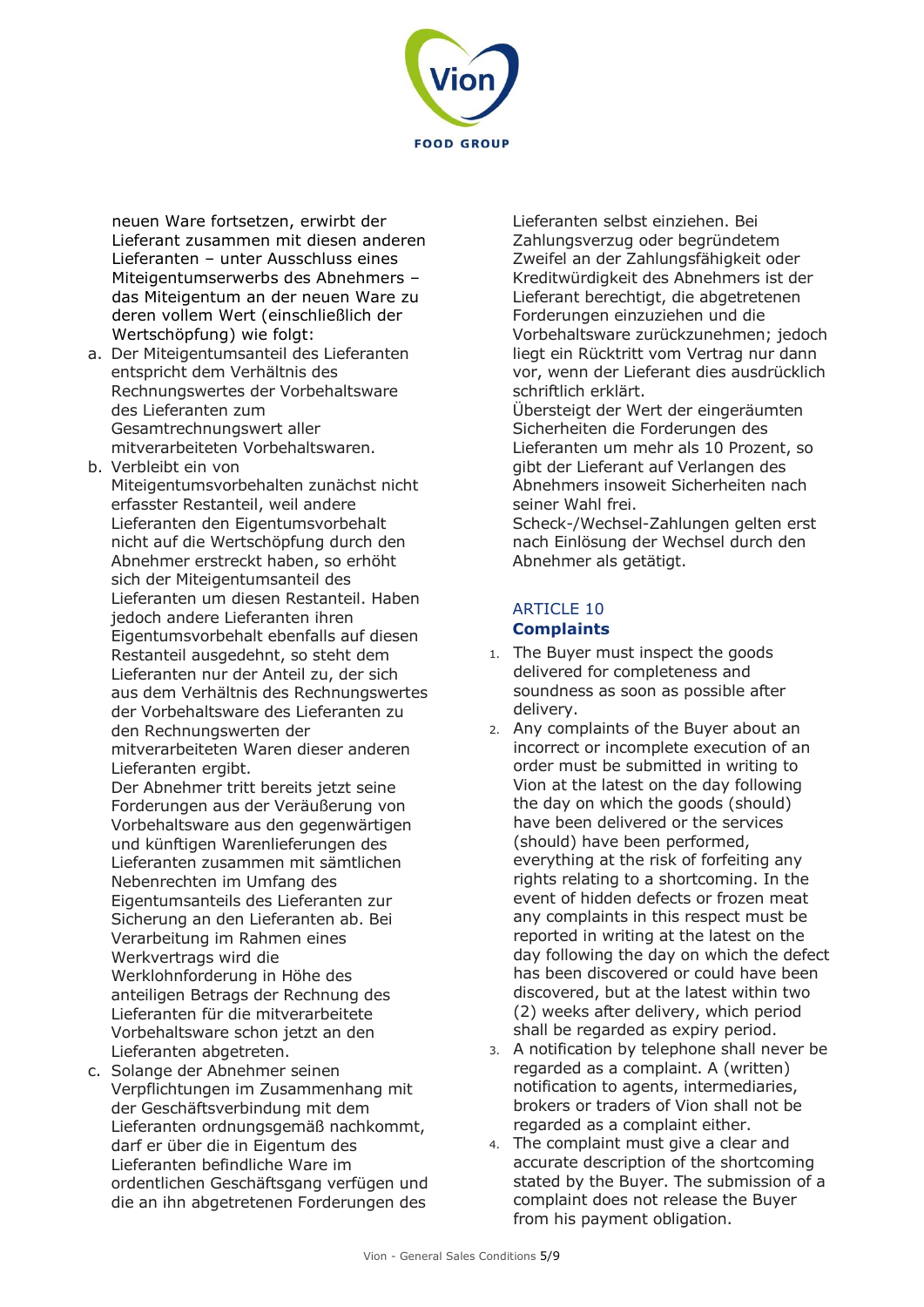

- 5. A complaint in relation to the quantity delivered, weight, packing or labelling must be mentioned on the delivery note, release note or delivery form of the relevant storage company, failing which the complaint shall be invalid and not be handled.
- 6. The Buyer shall be obliged to store frozen meat at minus 22 degrees Celsius or colder, at the risk of forfeiting any right relating to a shortcoming in the absence of proof thereof.
- 7. Complaints in respect of the amount of the invoices sent by Vion must be notified in writing within seven (7) days after the invoice date, which period shall be regarded as expiry period.
- 8. Vion shall be entitled to carry out an investigation into the nature and cause of an alleged shortcoming, in which case the Buyer shall be obliged to provide all cooperation, failing which the Buyer shall not be able to enforce any claims in respect of the alleged shortcoming against Vion.
- 9. If a complaint is regarded well-founded by Vion, Vion, at its discretion, may either repair or replace the goods delivered (or the services performed), or credit the purchase price paid by the Buyer in connection with the goods delivered (or the services performed) and take back the goods delivered in the process.

## ARTICLE 11

## **Packaging and packing material**

- 1. (Durable) packaging or packing material that qualifies for recycling, such as crates and the like, shall at all times remain Vion's property or shall at any rate never -become the property of the Buyer and must immediately be returned to Vion by the Buyer, or at any rate within thirty (30) days after having been made available. The Buyer shall monthly provide a balance statement to Vion. If the Buyer fails to do so, Vion shall be entitled to charge all the expenses connected to the replacement of the relevant material to the Buyer.
- 2. The Buyer shall be obliged to return to Vion (durable) packaging or packing

material qualifying for recycling in a clean condition in accordance with the applicable hygienic regulations and prescriptions.

## ARTICLE 12 **Liability for damage; indemnity**

- 1. Vion shall not be liable for any damage on the part of the Buyer, unless the damage is the result of intent or wilful recklessness on the part of Vion's managerial staff only. This restriction of liability shall also apply to representatives, agents or enterprises associated with or engaged by Vion.
- 2. If Vion should be liable pursuant to this Article 12(1), the Buyer must report the damage suffered by him in writing to Vion as soon as possible but within two (2) weeks at the latest after the damage has arisen or has become known. Any damage that is not reported within this period shall not qualify for compensation. All legal claims of the Buyer in respect of Vion shall at any rate expire after twelve (12) months, to be calculated with effect from the day on which the relevant obligation from the order became payable or the loss-causing event occurred.
- 3. The Buyer shall indemnify Vion against all claims for whatever reason from third parties in connection with goods delivered by Vion to the Buyer or in connection with services rendered by Vion to the Buyer, except in so far as the Buyer demonstrates that a claim of a third party is not related in any way whatsoever with any circumstance that lies within the control of the Buyer.

## ARTICLE 13 **Intellectual property**

- 1. All rights of intellectual property in respect of goods and services delivered shall rest with Vion. Without Vion's prior written permission the Buyer shall not be permitted to multiply, publish or copy the goods in full or in part.
- 2. The Buyer may only trade the goods originating from Vion under the (pictorial) trademark, trade name and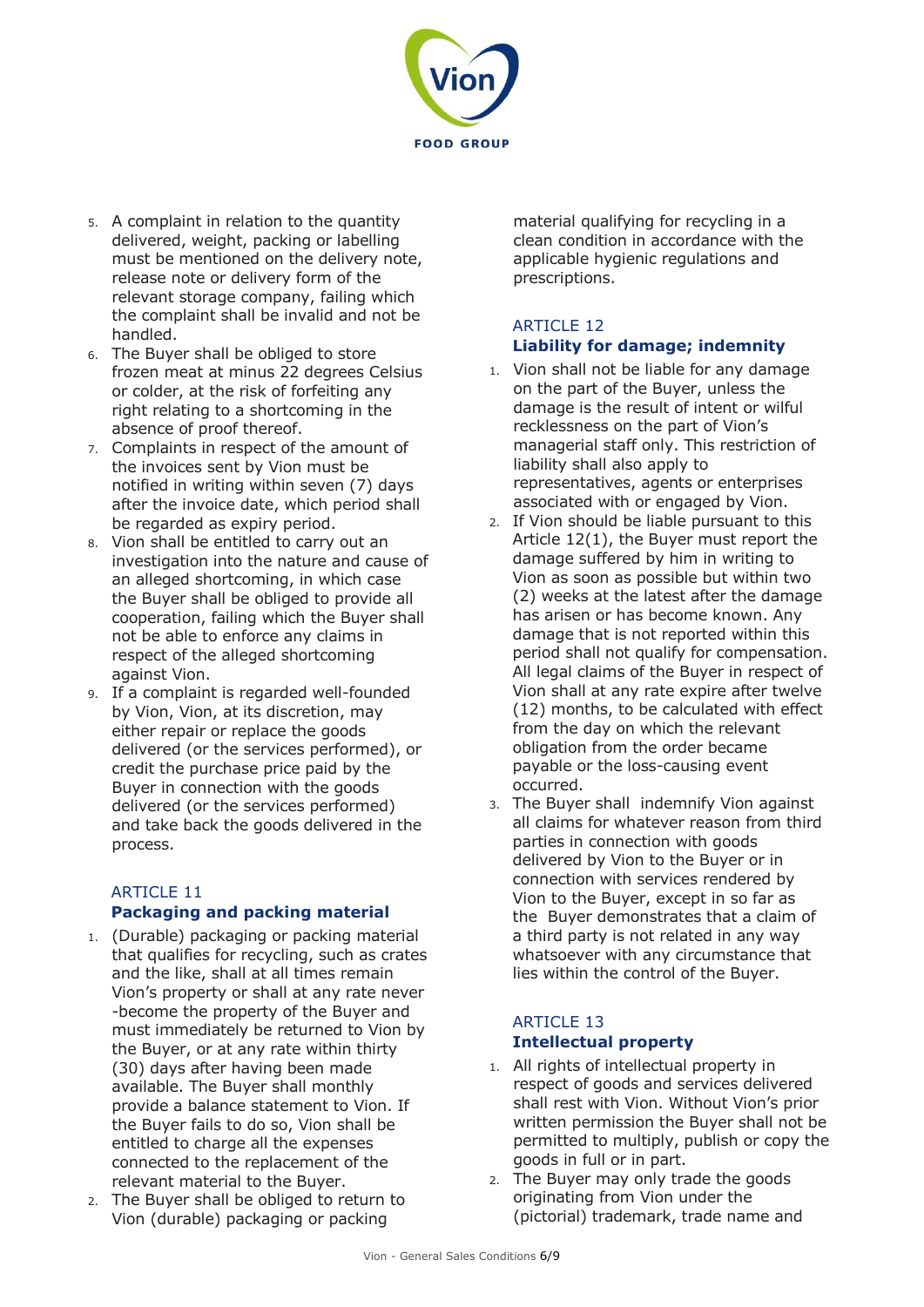

the specifications on which the goods have been delivered to him. The Buyer shall not be entitled to alter the nature of the goods purchased by him from Vion, also including labelling, printing and instructions.

3. The Agreement does not contain any transfer or licensing of any intellectual property rights within the framework of the goods delivered by Vion to the Buyer or the services rendered to the Buyer and the related documents.

## **ARTICLE 14**

## **General Food Law Regulation and Regulation on Claims**

1. With respect to goods delivered by Vion the Buyer shall be obliged to comply strictly with all the obligations for the Buyer ensuing from (EC) Regulation number 178/2002 of the European Parliament and the Council of 28 January 2002 (General Food Law) and regulations based thereon and also to all obligations ensuing for the Buyer from (EC) Regulation number 1924/2006 of the European Parliament and the Council of 20 December 2006 (Nutrition and Health Claims Regulation). The Buyer shall indemnify Vion against all claims of third parties, including government agencies, if and in so far as the Buyer does not strictly observe the abovementioned regulations.

## ARTICLE 15 **Confidentiality**

- 1. The Buyer shall be obliged to observe absolute confidentiality of all the information originating from Vion (including ideas, know-how, trade secrets, data, procedures, substances, samples and the like) which become known to the Buyer within the framework of (the performance of the) Agreement and which is designated as confidential by Vion or of which the Buyer can reasonably assume the confidential nature ("Confidential Information"). The Buyer shall restrict the access to Confidential Information to the persons who need this for the (performance of) the Agreement. Subject to Vion's prior written permitssion the Buyer shall not make known or make public any confidential Information of any part thereof to any person, firm, company or other entity and the Buyer shall not use the Confidential Information or any part thereof otherwise than for the (performance of) the Agreement.
- 2. The obligation of confidentiality referred to in Article 15.1 shall not apply to information of which the Buyer can demonstrate with the aid of written proof that this:
- − was entirely in his possession prior to the publication by Vion, without the Buyer being bound by any obligation of confidentiality in respect of Vion or a third party; or
- at the time of publication by Vion was already generally known or available or has become known or available after that otherwise than due to actions or omissions of the Buyer; or
- − was acquired by the Buyer from a third party, who was not bound by an obligation of confidentiality in relation to that information; or
- − was developed by the Buyer independently without using the information made public by Vion; or
- − must be made public by the Buyer pursuant to the law, any prescription or regulation from a body recognized by the authorities, or a binding judgment not open to appeal from a court or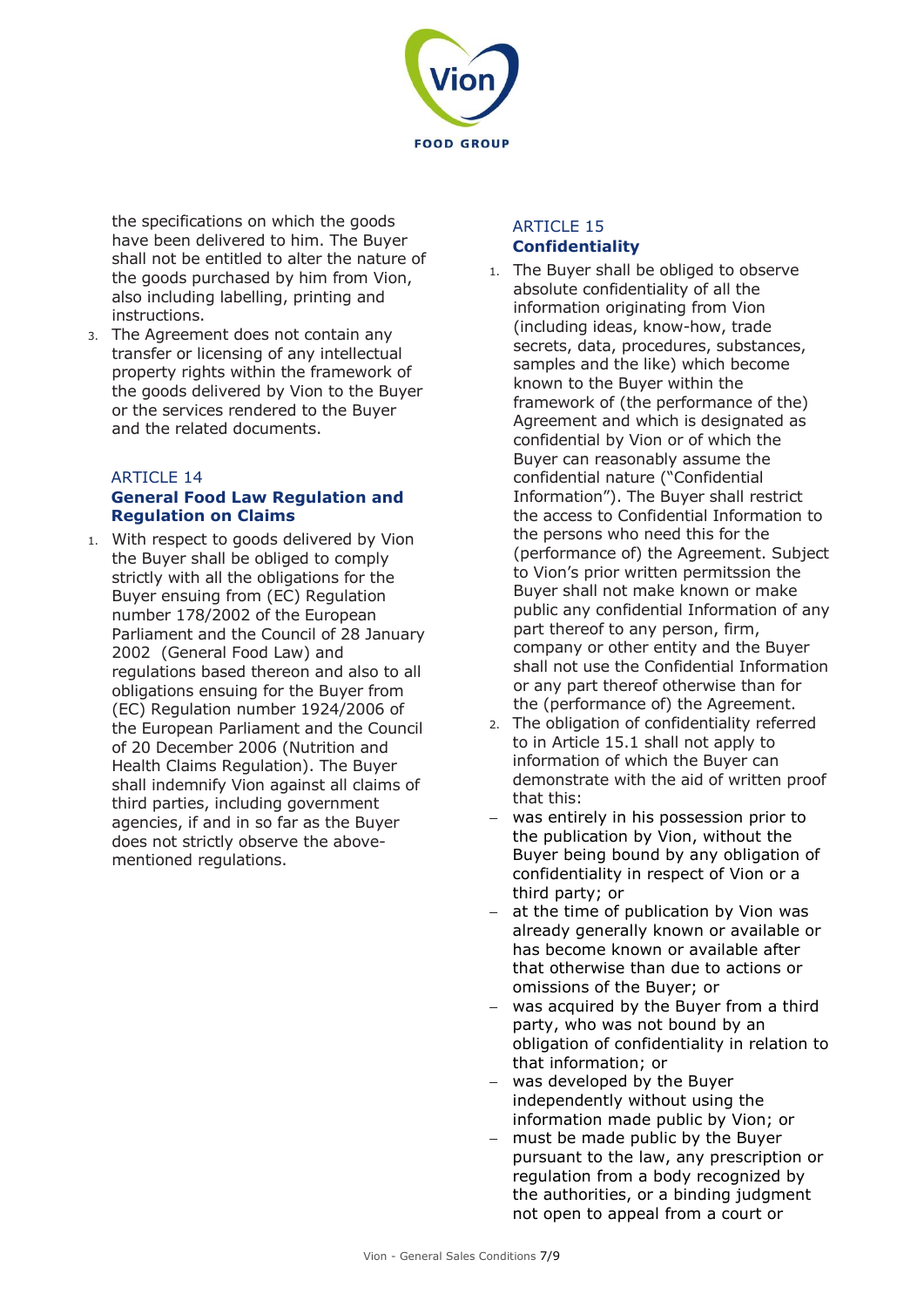

another public authority. In that case the Buyer shall inform Vion in good time in writing, so that the extent of the publication by the Buyer, in consultation with Vion, can be restricted to the strictly necessary.

3. The Buyer shall be obliged to impose the same obligation as referred to in Article 15.1 to his employees or third parties, who have been engaged by him in the performance of the Agreement. The Buyer guarantees that these employees/third parties will not act in violation of the obligation of confidentiality.

## ARTICLE 16 **Force Majeure**

- 1. In the event of force majeure on the part of a party the performance of the Agreement shall be suspended in full or in part for the duration of the force majeure period, without the parties being mutually obliged to pay any compensation in this respect. If it is reasonably expected that the force majeure situation will take longer than three (3) months or has already taken three (3) months, the other party shall be entitled to dissolve the Agreement by means of a registered letter with immediate effect and without judicial intervention, without any right to compensation being created in the process. Force Majeure on the part of Vion shall at any rate mean:
- a. circumstances in relation to persons and/or material, which Vion uses or is accustomed to use in the performance of the Agreement, which are of such a nature that the performance of the Agreement becomes impossible as a result or becomes onerous or disproportionately costly for Vion to such an extent that performance of the Agreement by Vion can no longer or not immediately be required from Vion;
- b. strikes;
- c. (suspicion of) (animal) diseases;
- d. trade restrictions imposed or advised by local, central or international authorities;
- e. the circumstance that Vion does not receive, or does not receive in time or

properly a delivery of goods or services which is of importance in connection with the goods or services to be delivered by itself;

f. war, riots and the like.

## ARTICLE 17 **Suspension; dissolution**

- 1. Only Vion shall be entitled to suspend the performance of the Agreement in full or in part or to dissolve the Agreement in full or in part by a written statement without judicial intervention and with immediate effect, without Vion being obliged to pay any compensation, in the event of:
- failure of the Buyer in the performance of (one of his) obligations pursuant to
- the Agreement and/or these general conditions of sale;
- − (an application for) suspension of payment or bankruptcy order of the Buyer;
- − A guardianship order or administration order of the Buyer;
- sale, pledge or termination of the enterprise of the Buyer;
- − cancellation of licenses of the Buyer which are necessary for the performance of the Agreement; or
- − attachment of a part of the business assets of the Buyer.
- 2. All the claims that Vion might have or acquire on the Buyer in the cases mentioned in Article 17.1 shall be immediately and fully payable.

## ARTICLE 18 **Transfer; outsourcing**

- 1. The Buyer shall not be permitted to transfer the rights and obligations ensuing for him from the Agreement and these general conditions of sale in full or in part to third parties without Vion's prior written permission.
- 2. The Buyer shall not be permitted to outsource his obligations from the Agreement and these general conditions of sale in full or in part to third parties without Vion's prior written permission.